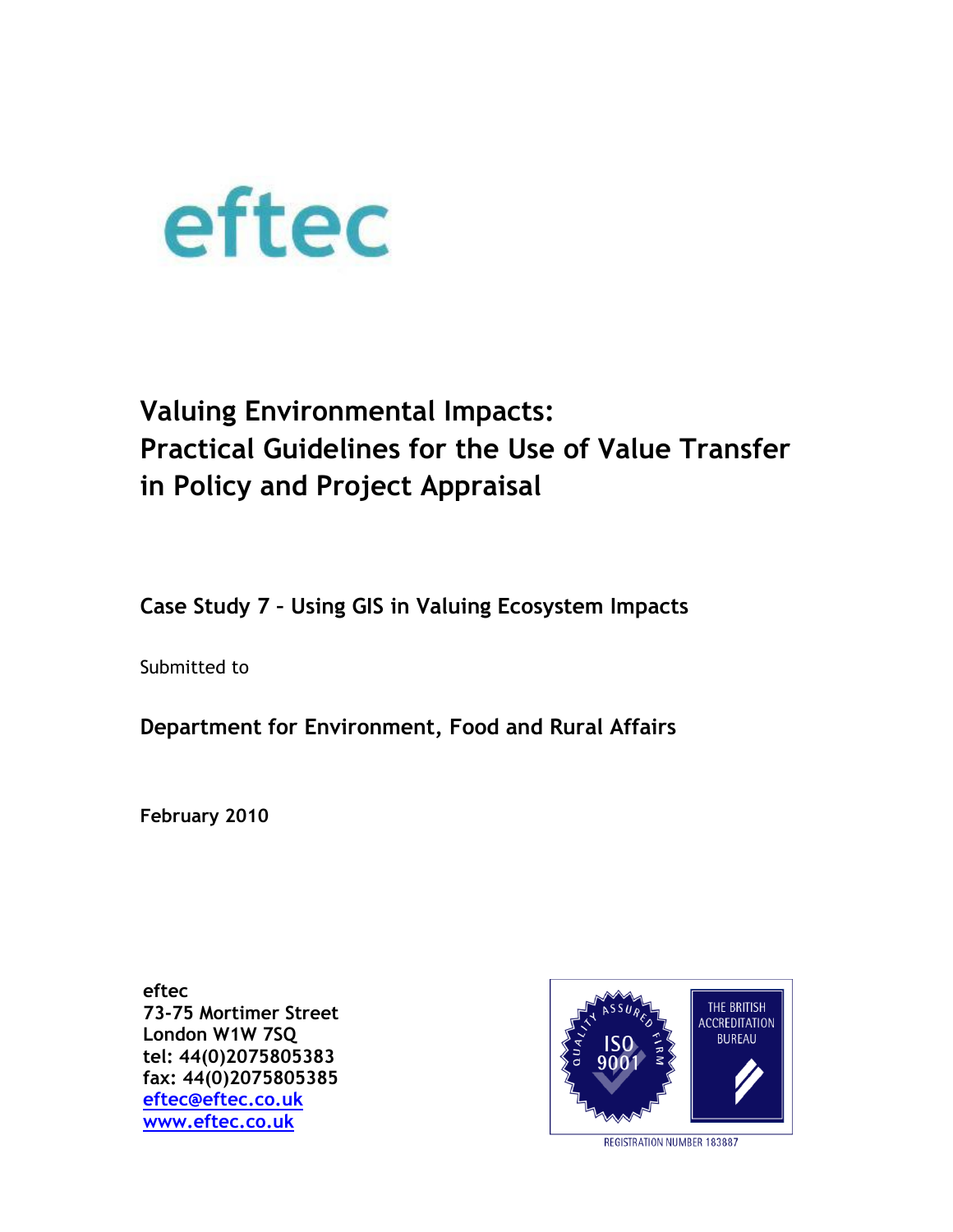# **CASE STUDY 7: USING GIS IN VALUING ECOSYSTEM IMPACTS**

- *Case Study 7 presents work completed in-house by Defra in parallel to the development of the guidelines and Case Studies 1-6.*
- *It is intended to demonstrate Defra's internal GIS capacity to support the level and detail of analysis that is presented in Case Studies 3 and 4.*
- *The example focuses on a hypothetical case of valuing environmental impacts from*   $\bullet$ *aggregates extraction.*

## **INTRODUCTION**

This case study demonstrates how geographic information systems (GIS) can be used in valuing impacts to ecosystems. The case study is for illustrative purposes and is purely **fictional**. It refers to a theoretical quarry in the centre of a National Park which has created a large intrusive scar on the Park's landscape. Government wishes to close the quarry but will need to purchase the mineral rights. To calculate the benefits of this action the impacts of the proposed action on the landscape must be valued, and in order to do this a combination of economic valuation evidence and GIS is applied.

Willingness to pay (WTP) values used in this case study are applied for illustrative purposes based on London Economics (1999) 'The External Costs and Benefits of the Supply of Aggregates' and Bateman et al. (2006) 'The Aggregation of Environmental Benefit Values: Distance decay and total WTP'. There are two set of willingness to pay values available from the London Economics study (**Table 1**). The first is for 'local' residents who live within five miles of the quarry. The second is a national WTP value for quarries specifically within National Parks.

| Table 1: WTP to avoid environmental effects of quarries |                          |                 |  |  |
|---------------------------------------------------------|--------------------------|-----------------|--|--|
| WTP per household*                                      | 1999 prices              | 2009 prices***  |  |  |
| Local residents                                         | 18.11                    | 21.00           |  |  |
| Confidence Intervals**                                  | $\overline{\phantom{0}}$ | $18.26 - 24.15$ |  |  |
| National survey (non residents)                         | 5.09                     | 5.90            |  |  |
| Confidence Intervals                                    | -                        | $5.13 - 6.79$   |  |  |

Notes:

\* This study estimates WTP per year for a five year period. Although not ideal, for the purposes of this case study this is applied to represent *annual* WTP.

\*\* 95% confidence interval is estimated at approximately +/- 15%

\*\*\* Inflated using consumer price index (CPI).

The analysis begins with a basic approach and works up to a more sophisticated methodology which utilises WTP values with a distance decay function and those with an income function.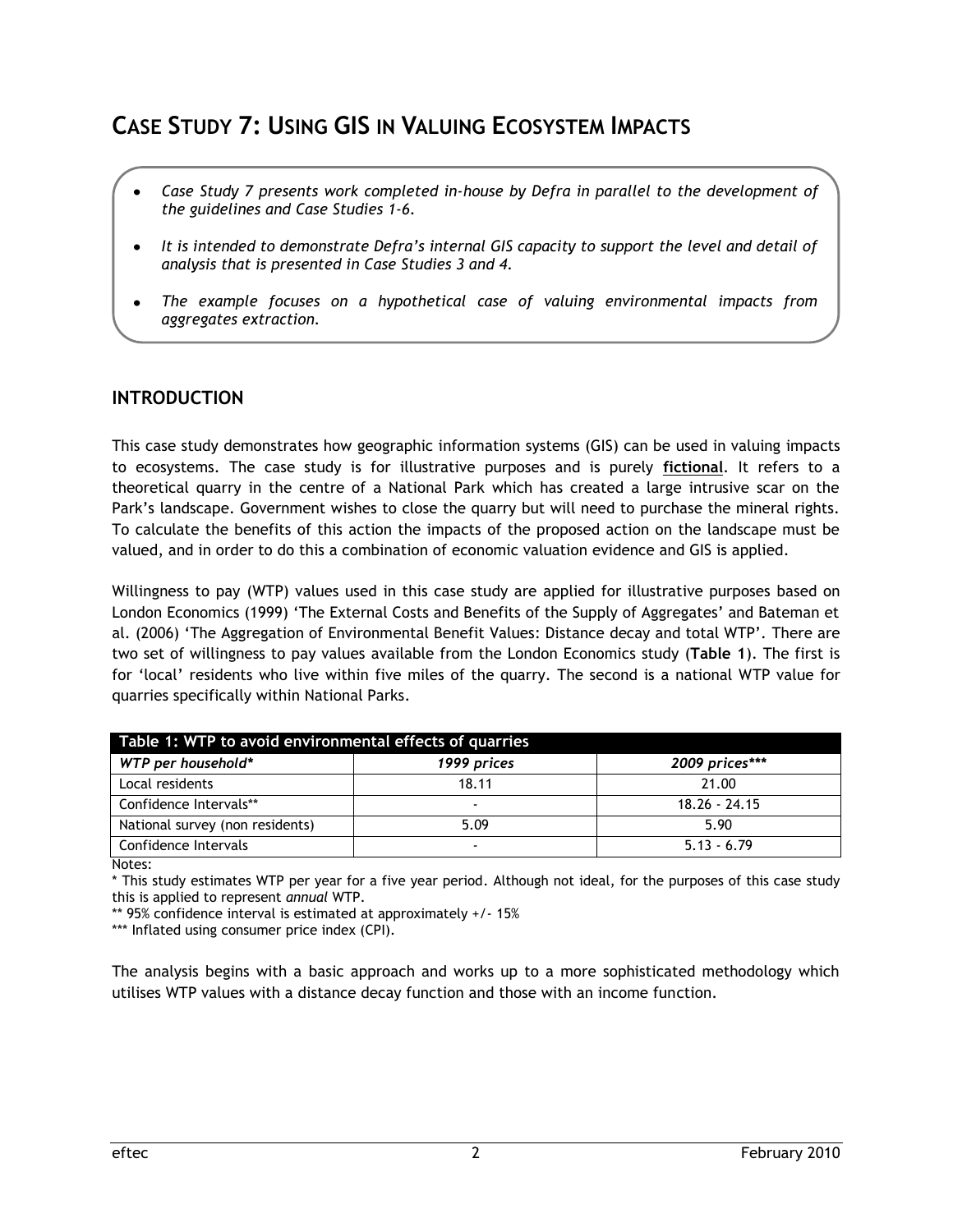# **STEPS IN APPLYING GIS TO ECONOMIC VALUATION OF IMPACTS**

### *1. Using a GIS to identify the quarry*

The first use of GIS is in spatially identifying the policy site in question, in this case the quarry (**Figure 1**). This allows for the potential for impacts to be quantified using the quarry as spatial data, around which valuation analysis can be based.





 1 These maps are illustrative.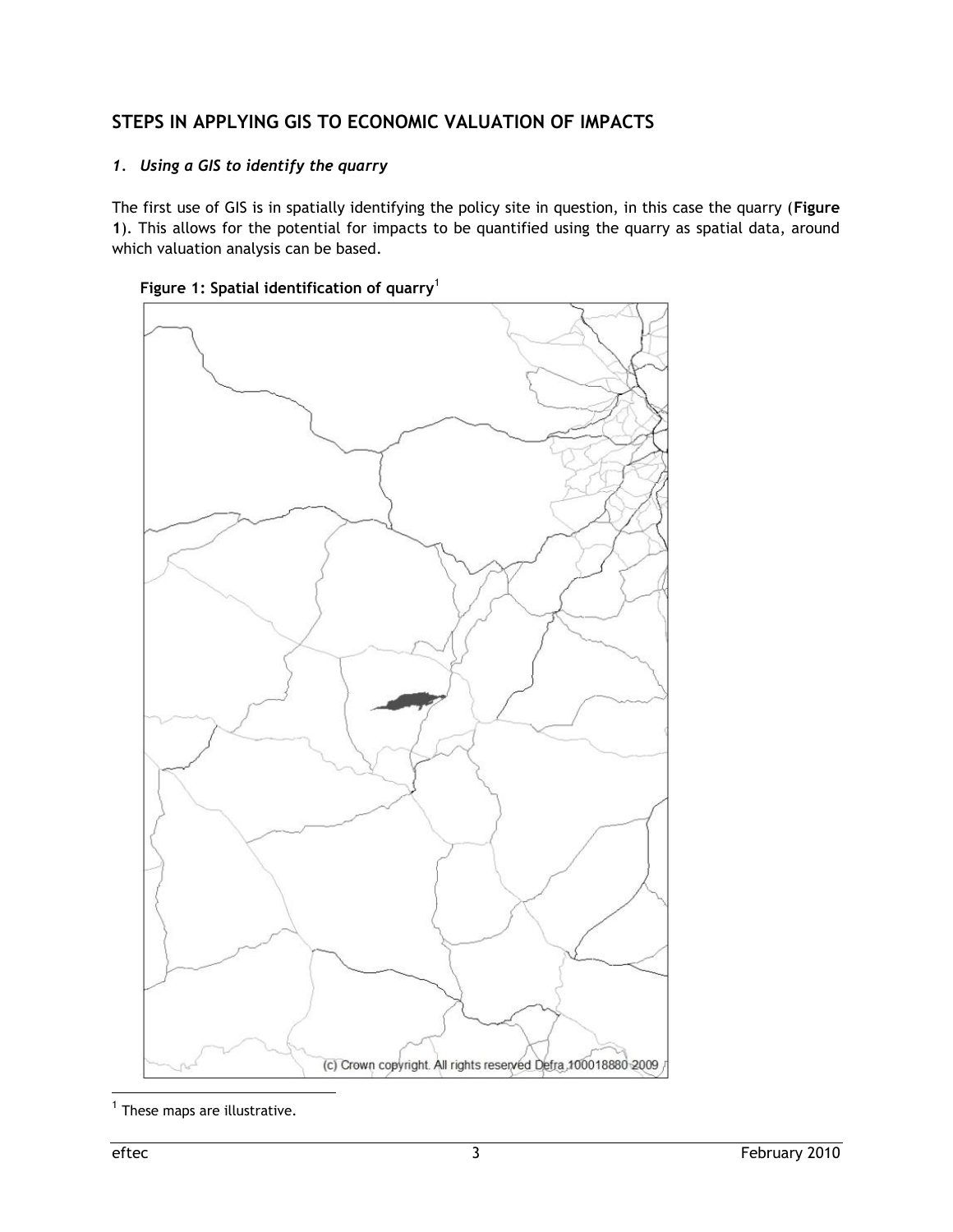#### *2. Aggregating values method: within and outside five mile buffer around quarry*

The first, most simple approach to valuing cessation of quarrying at the site is by using GIS to form a simple buffer around the site to calculate the number of households within five miles of the quarry. A buffer is drawn and matched to the National Statistics Postcode Directory (NSPD) (**Figure 2**). We then capture all postcode areas falling within five miles of the quarry (**Figure 3**).



**Figure 2: Five mile buffer around quarry**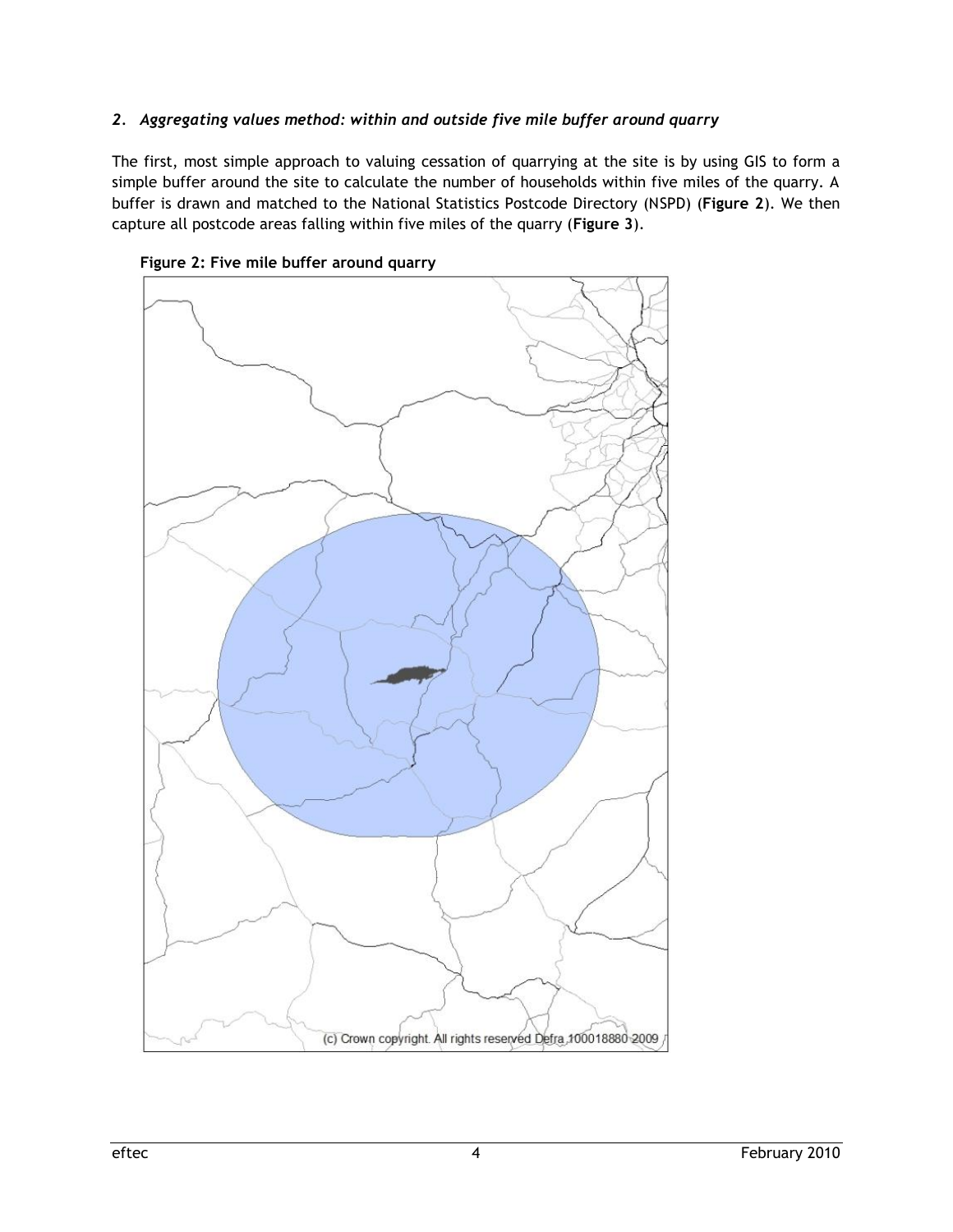

**Figure 3: All postcode areas within five mile buffer of quarry**

Summing the number of residential households within these postcode areas gives a unit by which the transferred WTP values can be multiplied by. The value can be calculated for both local residents (within 5 miles) and non-residents (outside 5 miles). These values are then summed (**Table 2**).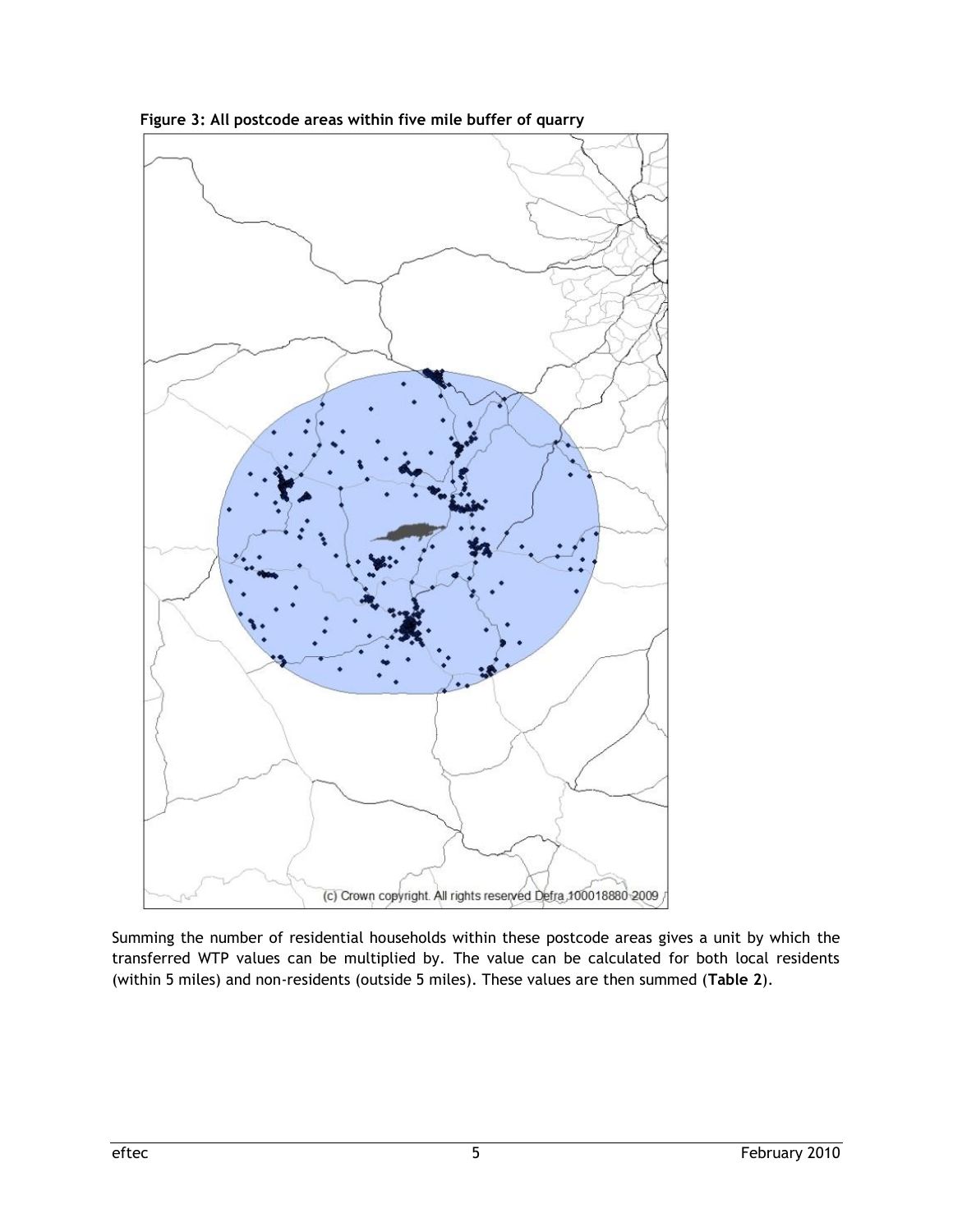| Table 1: Total annual WTP using unit values |                   |                          |                   |  |  |
|---------------------------------------------|-------------------|--------------------------|-------------------|--|--|
|                                             | Households (000s) | Mean WTP per year<br>(£) | Total WTP (£000s) |  |  |
|                                             | (a)               | (b)                      | $(a)*(b)$         |  |  |
| Within 5 miles of quarry<br>8.3             |                   | 21.00                    | 175               |  |  |
| Outside 5 miles from quarry:                |                   |                          |                   |  |  |
| England                                     | 22,169            |                          | 130,860           |  |  |
| Wales                                       | 1,240             | 5.90                     | 7,320             |  |  |
| Scotland                                    | 2,310             |                          | 13,636            |  |  |
| Total (£000s)                               | 25,727            |                          | 151,990           |  |  |

This gives a total WTP value of just under £152m per year.

#### *3. Aggregating values including sensitivity analysis*

By using the confidence intervals on the WTP per household values, a range of values for the quarry can be calculated (**Table 3**). This uses the same GIS methodology as the previous approach.

| Table 3: total annual WTP using aggregates method and sensitivity analysis |                             |                            |                             |                                  |                 |  |
|----------------------------------------------------------------------------|-----------------------------|----------------------------|-----------------------------|----------------------------------|-----------------|--|
|                                                                            | <b>Households</b><br>(000s) | Mean WTP<br>per year $(f)$ | <b>Total WTP</b><br>(£000s) | Range                            |                 |  |
|                                                                            | (a)                         | (b)                        | $(a)*(b)$                   | $(a)$ <sup>*</sup> $((b)$ /1.15) | $(a)*(b)*1.15)$ |  |
| Within 5 miles of quarry                                                   | 8.3                         | 21.00                      | 175                         | 152                              | 201             |  |
| Outside 5 miles from quarry:                                               |                             |                            |                             |                                  |                 |  |
| England                                                                    | 22,169                      |                            | 130,860                     | 113,791                          | 150,489         |  |
| Wales                                                                      | 1,240                       | 5.90                       | 7,320                       | 6,365                            | 8,417           |  |
| Scotland                                                                   | 2,310                       |                            | 13,636                      | 11,857                           | 15,681          |  |
| Total (£000s)                                                              | 25,727                      |                            | 151,990                     | 132,165                          | 174,788         |  |

This places total WTP as between £132m and £175m per year.

#### *4. Distance decay function*

A more refined analysis is an extension of the notion in the previous section that people close to the quarry give higher WTP values than those living far away. A study incorporating a distance decay function, where WTP decreases as distance from the policy site increases, gives more scope for GIS to be used to calculate a more sophisticated estimate of a site's total value.

The relationship between distance and willingness to pay might be:

$$
WTP = a_0 + B_d(Distance)
$$
 (1)

Where:

- $a_0$  is a positive number (equal to the WTP of a household next to the quarry, i.e. where Distance = 0); and
- *β* is a negative number describing the fall in WTP as distance from the quarry increases.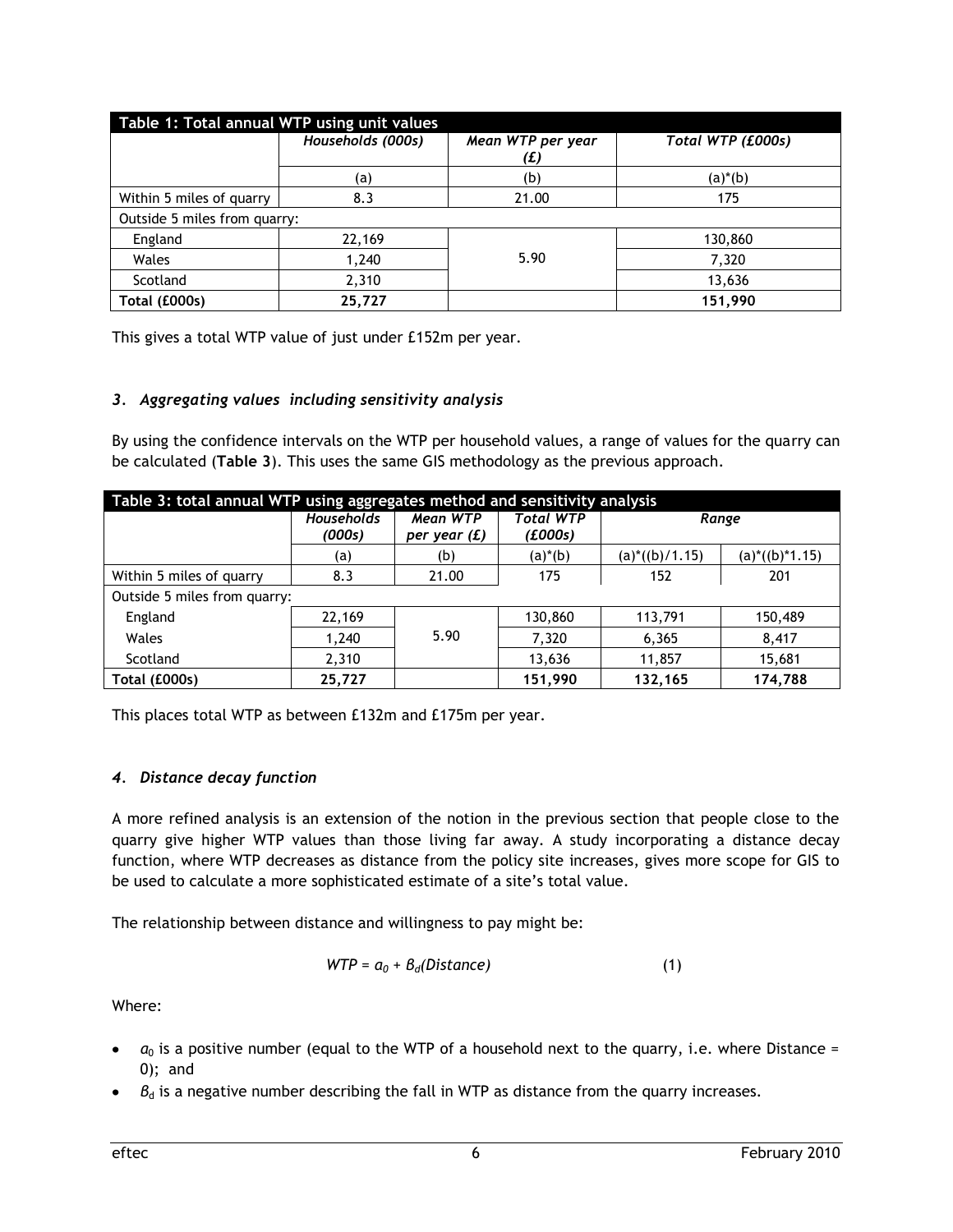Using a hypothetical<sup>2</sup> valuation study based on the above, this could give the model:

$$
WTP = 26.46 - 2.60 (distance measured in km)
$$
 (2)

Therefore a household 8km away (around 5 miles) from the quarry would give a WTP value of:

$$
26.46 - 2.60(8) = 5.66.
$$

This equation also shows that after a given point, a household is too far away from the quarry to have a positive WTP value; *α/β* gives us the point beyond which people are willing to pay, or the economic jurisdiction, in this case 10.18km.

By using a GIS, we can capture both the number of postcode areas falling within 10.18km of the quarry and the distance that each postcode area within this 'buffer' is from the quarry. Then for each postcode area a willingness to pay value can be calculated using the equation above. Multiplying this value by the number of households within the postcode area and summing all postcode areas within the economic jurisdiction.

This gives a total WTP of £138,900 per year for the quarry.

Crucially, a comparison of the values given in Section 3 and those in Section 4 shows that simple unit value transfers and aggregation which do not account for distance decay (Section 2) can potentially vastly over-estimate the aggregate value of a good. The basic approach in Section 3 values the quarry's impacts at around £152m, or between £132m and £175m. The model using a gradual distance decay function values the impact as around £139,000, or approximately £150m less than the aggregates study. This results mainly from the fact that the Section 2 approach includes no 'end point' to the number of households; that is, the non-local survey gave a mean WTP value for every household outside of the five mile 'local' area. As there are over 25 million households in Great Britain this quickly produces a very high estimate.

**Figure 4** gives a graphical representation of the effects of distance on average household WTP.

 $\overline{a}$  $^2$  In practice, this is an empirical question that a valuation study should address in its analysis and report as part of the main findings (see **Annex 1**).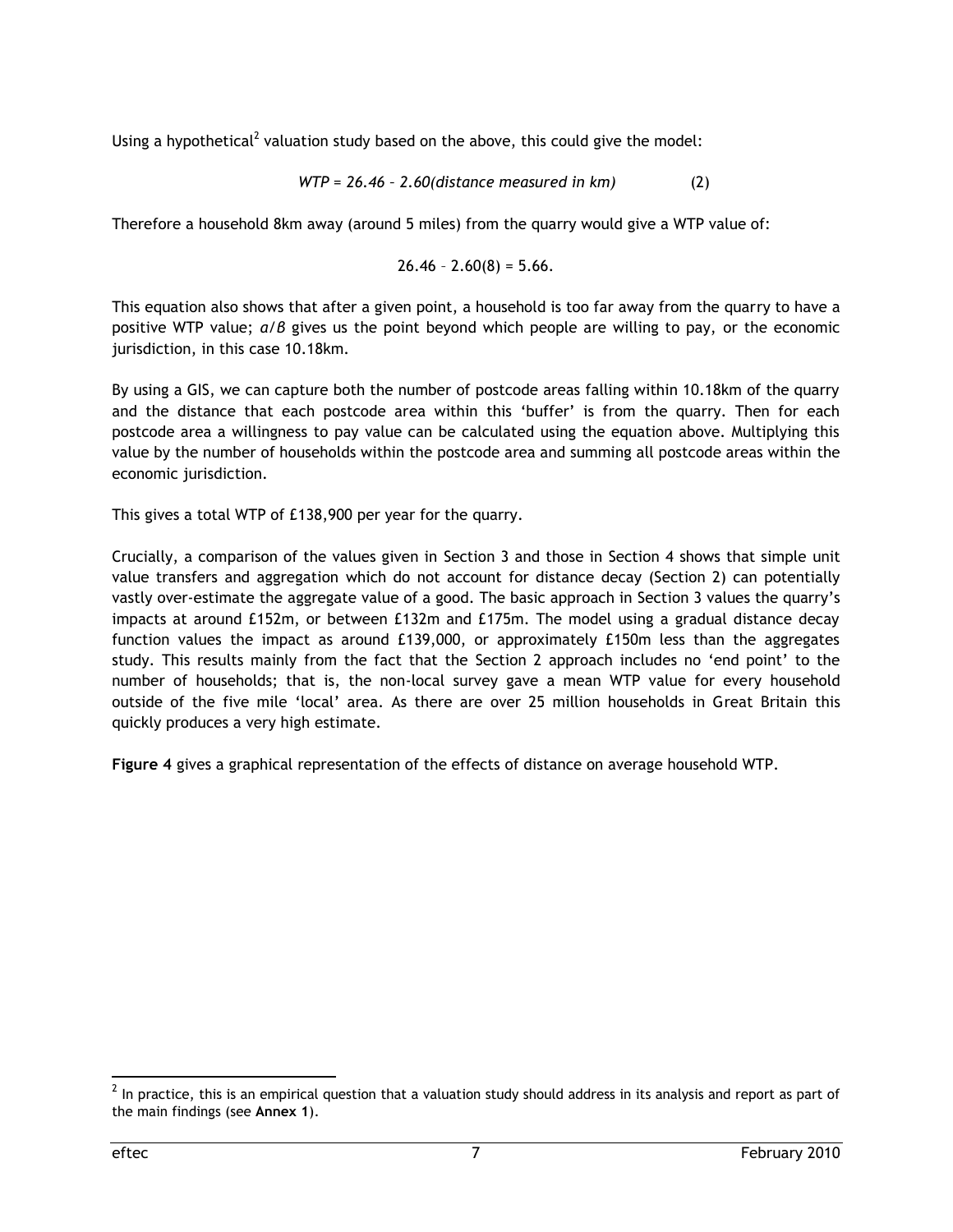

**Figure 4: Reduction in average household WTP as distance from the quarry increases**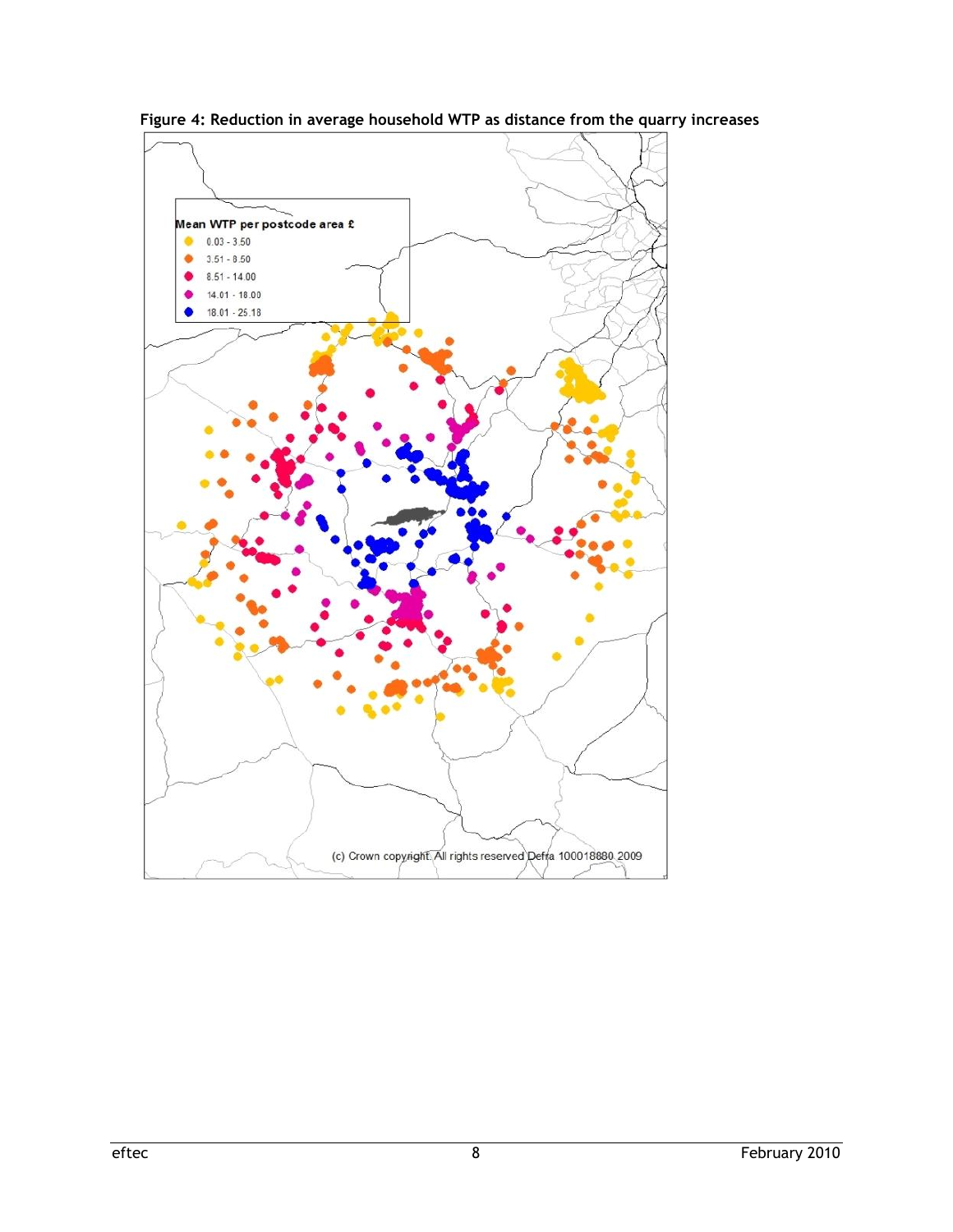#### *5. Further analyses*

Use of GIS enables further analysis to be demonstrated, particularly based on the count of households and their distance from the quarry.

#### *Varying distance from the quarry*

In Section 4 the analysis stopped at the extent of the economic jurisdiction of the quarry (i.e. the point after which the distance decay function meant that the WTP became zero). It is important that this economic jurisdiction is calculated correctly, as **Table 3** shows. By changing the jurisdiction of the quarry, the value changes considerably.

| Table 3: Aggregate WTP using distance decay function and differing distances from quarry |                                  |                            |               |  |  |  |
|------------------------------------------------------------------------------------------|----------------------------------|----------------------------|---------------|--|--|--|
| Distance from quarry                                                                     | Average WTP per<br>household (£) | <b>Count of households</b> | Aggregate WTP |  |  |  |
| 10 <sub>km</sub>                                                                         | 10.46                            | 13,232                     | 138,463       |  |  |  |
| 8km                                                                                      | 15.29                            | 8,268                      | 126,420       |  |  |  |
| 6km                                                                                      | 17.20                            | 6,677                      | 114,858       |  |  |  |
| 5km                                                                                      | 18.45                            | 5,257                      | 96,978        |  |  |  |
| 4km                                                                                      | 20.29                            | 3,514                      | 71,313        |  |  |  |
| 2km                                                                                      | 22.73                            | 1.418                      | 32,230        |  |  |  |

This table also shows that the aggregate WTP does not double simply because the distance to the quarry doubles (e.g. from 5km to 10km).

#### *More valuable goods*

The previous example dealt with a good with a value of 26.46 immediately next to the quarry, decreasing by 2.60 for every kilometre of distance from it (2). Therefore a household 8km would have a value of 26.46 -  $(2.60 * 8) = £5.66$ . If the public good in question was more 'valuable' however - for example if it was on a site of great historical or cultural importance (as could well be the case for a National Park) – the model may look more like:

$$
WTP = 32.50 - 1.90 (distance measured in km)
$$
 (3)

The economic jurisdiction in this case is 17.1km. The example given above would therefore result in a value of 32.50 – (1.90 \* 8) = £17.30. **Table 4** shows the effects on the aggregate WTP of the different values. The more valued good has a higher estimated value of just over £1 million compared to £139,000.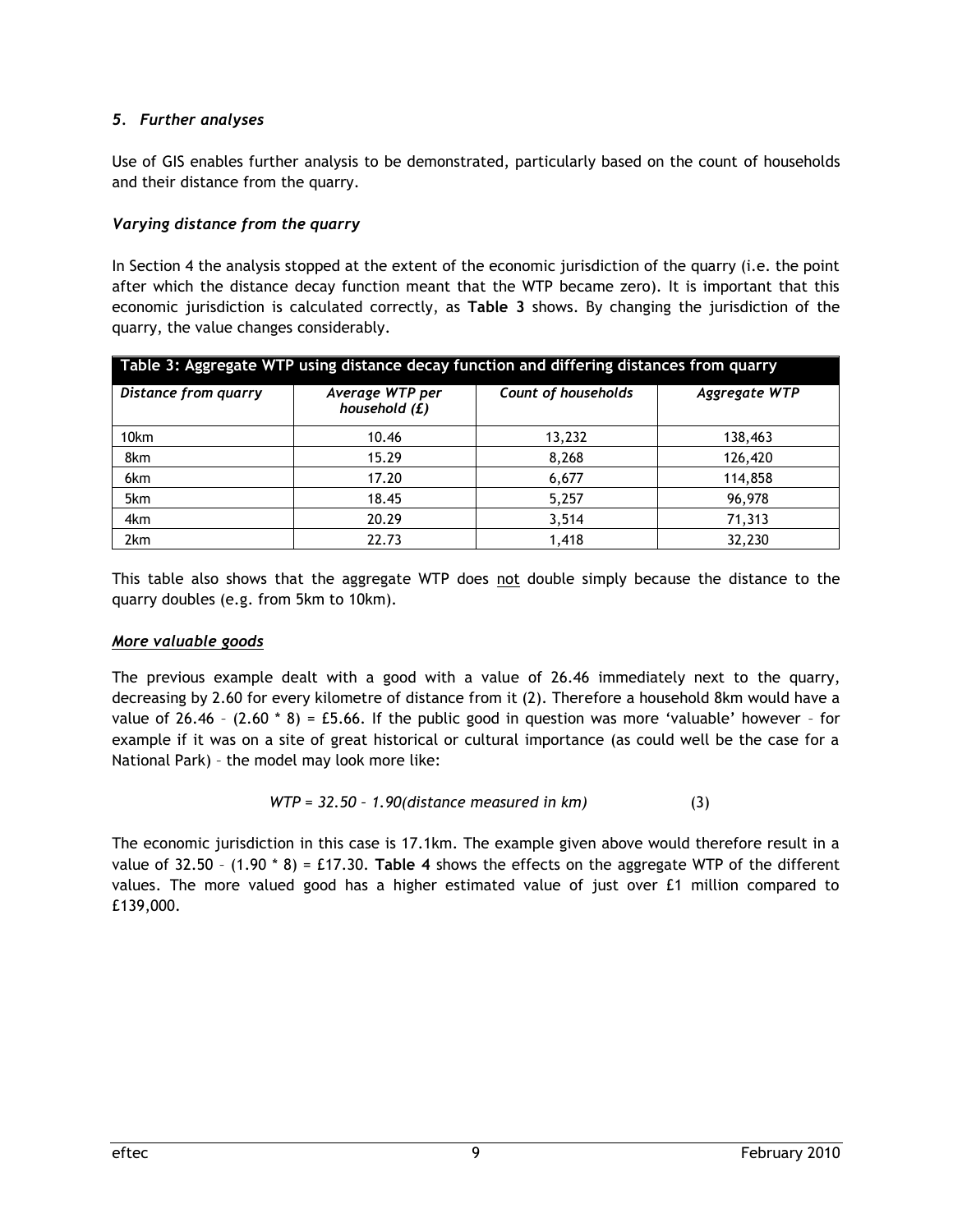| Table 4: Comparison of aggregate WTP for different quality sites |                         |                                     |                                                                       |                                     |                        |                                |
|------------------------------------------------------------------|-------------------------|-------------------------------------|-----------------------------------------------------------------------|-------------------------------------|------------------------|--------------------------------|
|                                                                  | Distance decay function |                                     | <b>Economic</b><br>jurisdiction<br>(distance in km<br>where WTP falls | Average WTP<br>per household<br>(E) | Count of<br>households | Aggregate<br><b>WTP</b><br>(E) |
| <b>Site</b>                                                      | Intercept<br>(α)        | Slope<br>(distance<br>decay)<br>(B) | to zero)                                                              |                                     |                        |                                |
| Less<br>valuable                                                 | 26.46                   | 2.60                                | 10.2                                                                  | 10.04                               | 13,845                 | 138,949                        |
| More<br>Valuable                                                 | 32.50                   | 1.90                                | 17.1                                                                  | 6.33                                | 167,181                | 1,057,783                      |

#### *Introducing an income as a determinant of WTP*

Because willingness to pay is linked to ability to pay it is usually expected that income will be a determinant of WTP for public goods. Extending equation 1 above, then:

$$
WTP = a_1 + B_d(Distance) + B_Y(Income)
$$
 (4)

Where:

- $\alpha_1$  is a positive number (equal to the WTP of a household next to the quarry with an average income; note that this is different to  $\alpha_0$ );
- $\bullet$  B<sub>d</sub> is a negative number describing the fall in WTP as distance from the quarry increases (note that this will differ from its previous value in Equation (1) because now some of the variation in WTP is being described by changes in income); and
- $B_Y$  is a positive number describing the higher WTP of richer individuals. Note that this does not mean that richer people gain more utility from better environments, it simply reflects their higher ability to pay for the things they want. As such this reflects the relationships of WTP for almost all goods (e.g. the rich can pay more for better cars, food, clothes etc.). Cost-benefit analyses can be adjusted to take account of variations in ability to pay

For example, a theoretical empirical study might yield the following function:

$$
WTP = 22.35 - 1.05(Distance) + 0.0001(hcome)
$$
 (5)

Where:

- Distance is measured in km; and
- Income is measured as the household annual pre-tax income in £s.

For example a household in a postcode area 10km from the quarry with an average income of £25,000 would have an average household WTP of:

$$
22.35 - (1.05 * 10) + (25,000 * 0.0001)
$$
  
= 22.35 - 10.50 + 2.5  
= £14.35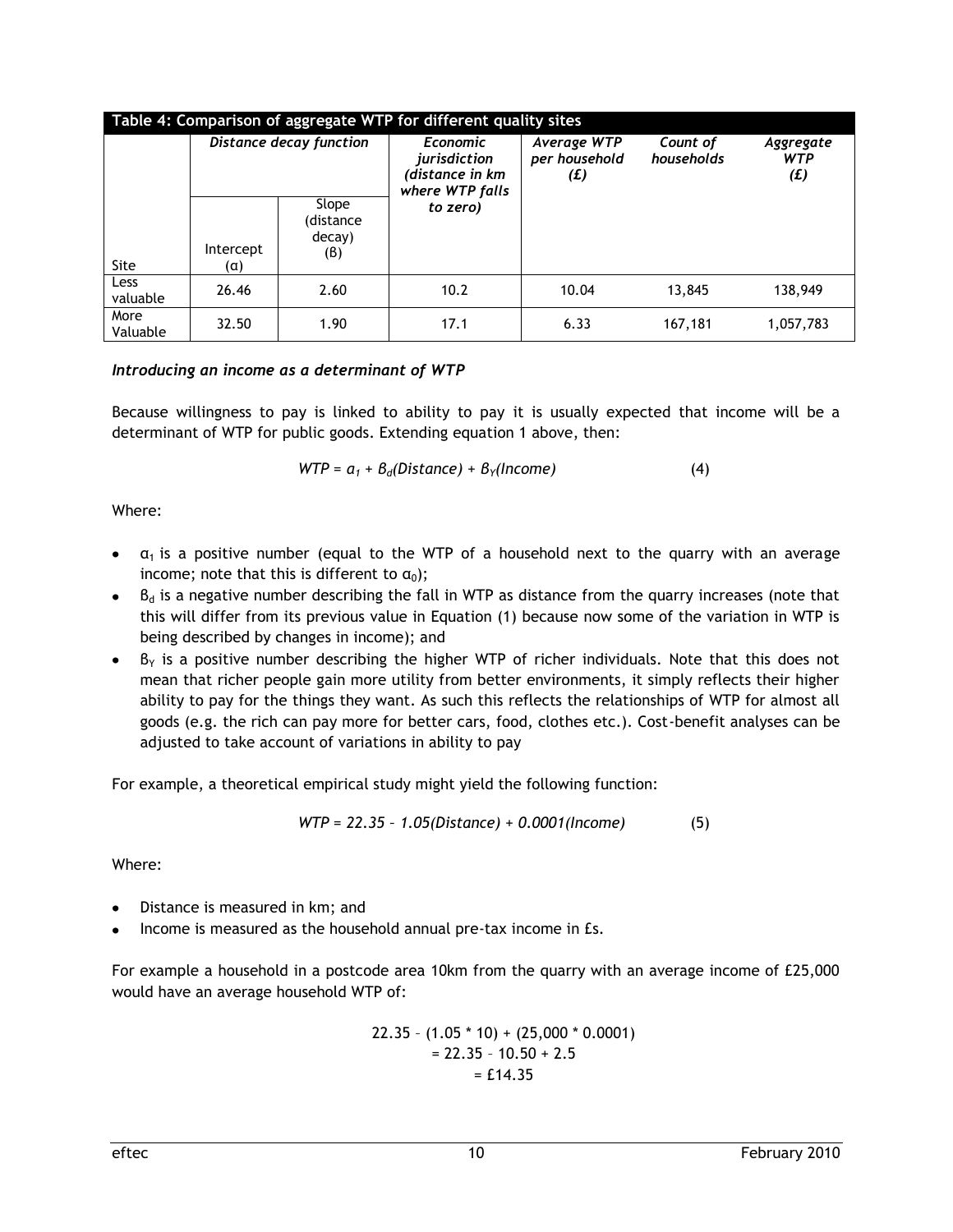If there were 50 households within this postcode area, the total WTP for the postcode area would be £717.50.

Here the economic jurisdiction is larger – 21.29km. Using equation 4 and a GIS to capture all postcode areas within 21.29km of the quarry, the total value of the quarry is estimated at approximately £2.6 million.

#### *Concluding remarks*

A simplified approach to valuing public goods can potentially give a crude and often inaccurate overvaluation of aggregate benefits, especially when aggregating up values to produce total benefits of a policy action. Provided the valuation study includes the relevant functions it is possible, using relatively simple GIS techniques, for a more sophisticated valuation analysis to be carried out that takes into account how WTP can vary by distance from the policy site and other characteristics that can affect WTP such as household income levels.